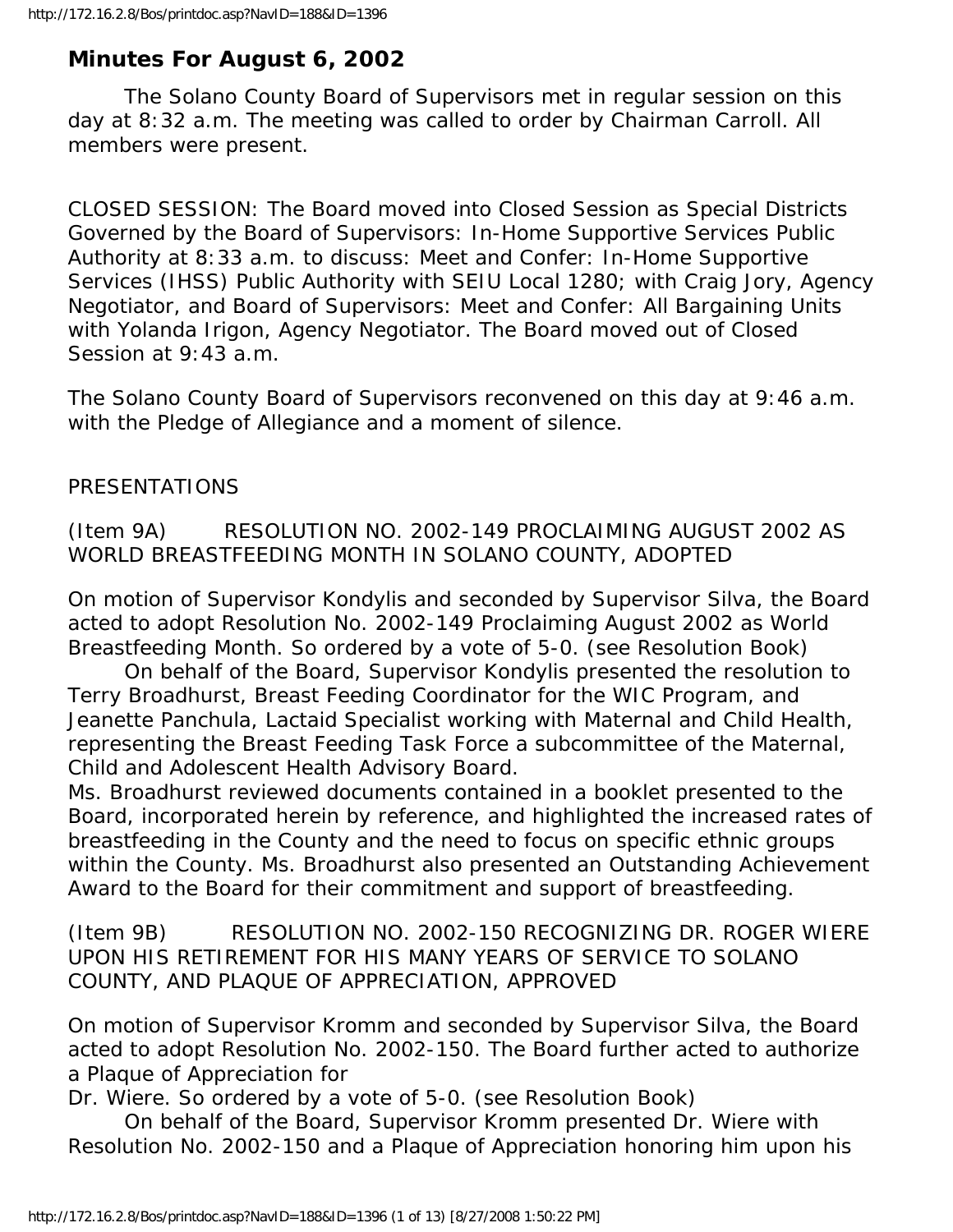retirement after twenty-eight years of service to Solano County.

(Item 9C) PLAQUE OF APPRECIATION APPROVED FOR CHARLES M. BOYETT, CORRECTIONAL OFFICER

On motion of Supervisor Kondylis and seconded by Chairman Carroll, the Board approved a Plaque of Appreciation for Charles M. Boyett upon his retirement after twelve years of service to Solano County. (Mr. Boyett was unable to attend)

### ITEMS FROM THE FLOOR

### APPEARANCES BY DONALD TIPTON AND CHARLES BAILHACHE RE 2001/2002 GRAND JURY REPORT

Donald Tipton, Vallejo, voiced his concerns regarding support of a State Grand Jury, with the need to ensure there is execution of the recommendations mainly dealing with Code Enforcement violations by the Solano County Grand Jury in the Homeacres area, and noted the difficulty in the reading of the 2001/2002 Grand Jury Report.

 Charles Bailhache, President Homeacres Improvement Association, read a letter dated August 6, 2002, incorporated herein by reference, regarding addressing the findings and recommendations as outlined in the Solano County Grand Jury Report of 2001-2002 relative to the Homeacres area.

#### APPEARANCE BY DENESE BURELL RE APPRECIATION FOR COUNTY SERVICES

 Denese Burrell, Fairfield, outlined a brief personal history including an abusive relationship, substance abuse, homelessness and the ultimate success with help through CalWORKS, the SMART Team, and recovery services.

### APPEARANCES BY LAUREN ORNELAS, TERI BARNATO, AND MONICA ENGEBRETSON RE OPPOSITION TO MEGA DAIRIES

 Lauren Ornelas, representing VIVA of Davis, voiced concern regarding mega dairies, and requested the permit for the dairies have on the water, air and the community. Ms. Ornelas provided information from the EPA website, incorporated herein by reference, titled "California Animal Waste Management".

 Teri Barnato, Association of Veterinarians for Animal Rights of Davis, voiced concern regarding mega dairies, and encouraged the County to set up a taskforce to look at the issue. Ms. Barnato discussed air and water pollution problems in areas with large dairies.

 Monica Engebretson, Animal Protection Institute of Sacramento, voiced concern with the mega dairy industry, problems with air pollution and encouraged the Board fully review the issue.

### APPROVAL OF AGENDA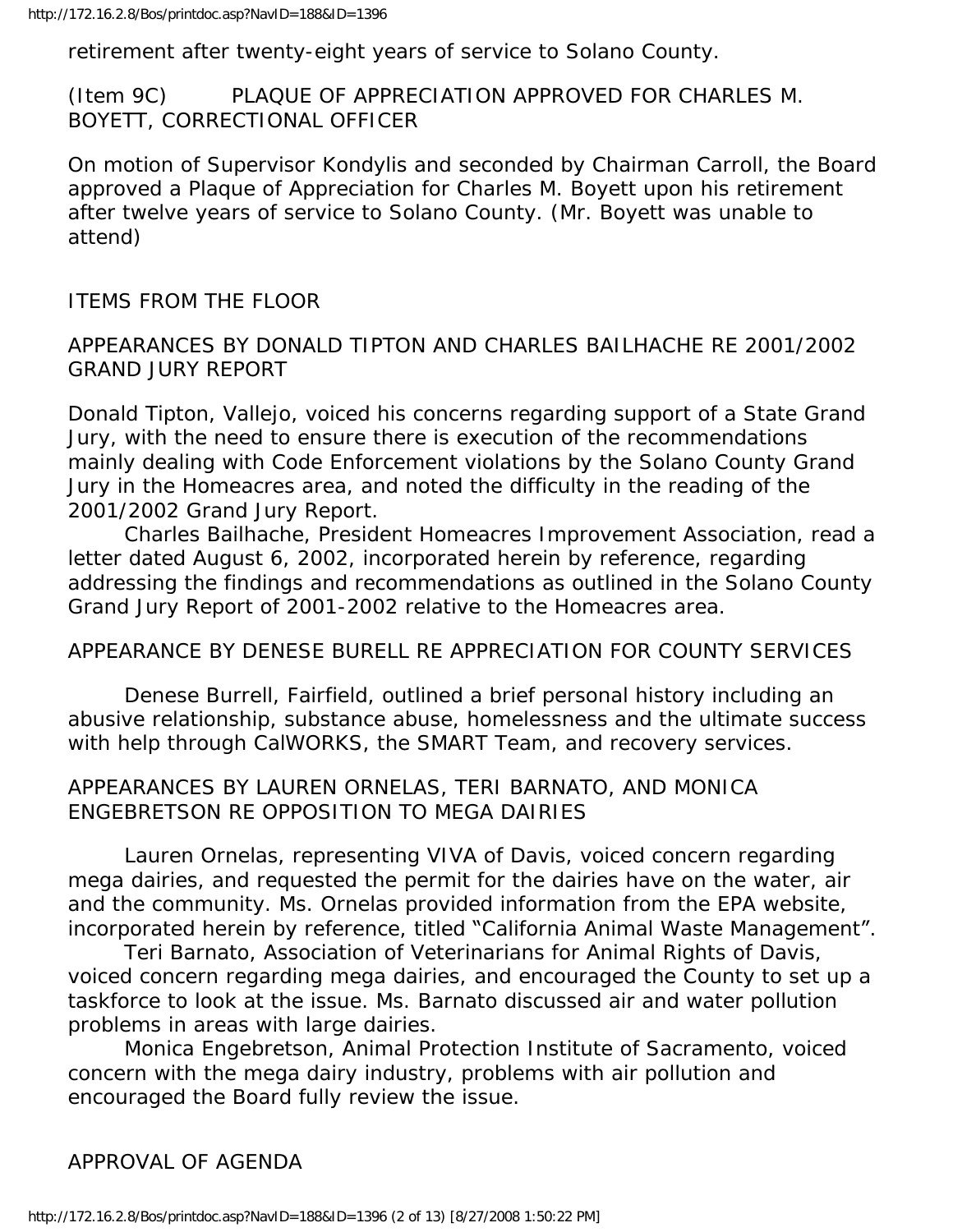On motion of Supervisor Silva and seconded by Supervisor Thomson, the Board acted to approve the submitted Agenda, incorporated herein by reference, with the following modifications:

(Item 15B) Accept the audit report of the Solano County Library for the fiscal year ended June 30, 2001, removed from the Consent Calendar.

(Item 15C) Approval of a contract with Macias, Gini & Company to audit the County's basic financial statements for fiscal years ended June 30, 2002, 2003, 2004, removed from the Consent Calendar.

(Item 17A) Authorize the General Services Department to negotiate lease terms for temporary relocation of current parking spaces located on or adjacent to the construction site of the Solano County Government Center, Fairfield, removed from the Consent Calendar.

(Item 17B) Authorize the General Services Department to submit a request to the City of Fairfield for temporary street closures necessary for construction and parking needs associated with the Solano County Government Center, Fairfield, removed from the Consent Calendar.

So ordered by a vote of 5-0.

# CONSENT CALENDAR

Supervisor Kondylis noted her overall opposition to the Solano County Government Center.

On motion of Supervisor Kondylis and seconded by Supervisor Thomson, the Board acted to approve the following Consent Calendar items by a vote of 5-0.

(Item 14) MINUTES OF THE BOARD OF SUPERVISORS MEETING OF JUNE 25, 2002 AND JULY 2, 2002, as outlined in the Agenda Submittal from the Clerk of the Board dated August 6, 2002, incorporated herein by reference, approved.

(Item 15A) RESOLUTION NO. 2002-151 AMENDING RESOLUTION 2002- 120 ESTABLISHING COUNTYWIDE APPROPRIATION LIMITS FOR FISCAL YEAR 2002-03, adopted. (see Resolution Book)

(Item 16) RESOLUTION NO. 2002-152 AMENDING THE ALPHABETICAL LISTING OF CLASSES AND SALARIES (GENERAL SERVICES/ARCHITECTURAL SERVICES DIVISION), adopted. (see Resolution Book)

 RESOLUTION NO. 2002-153 AMENDING THE LIST OF NUMBERS AND CLASSIFICATIONS OF POSITIONS (GENERAL SERVICES/ ARCHITECTURAL SERVICES DIVISION), adopted. (see Resolution Book)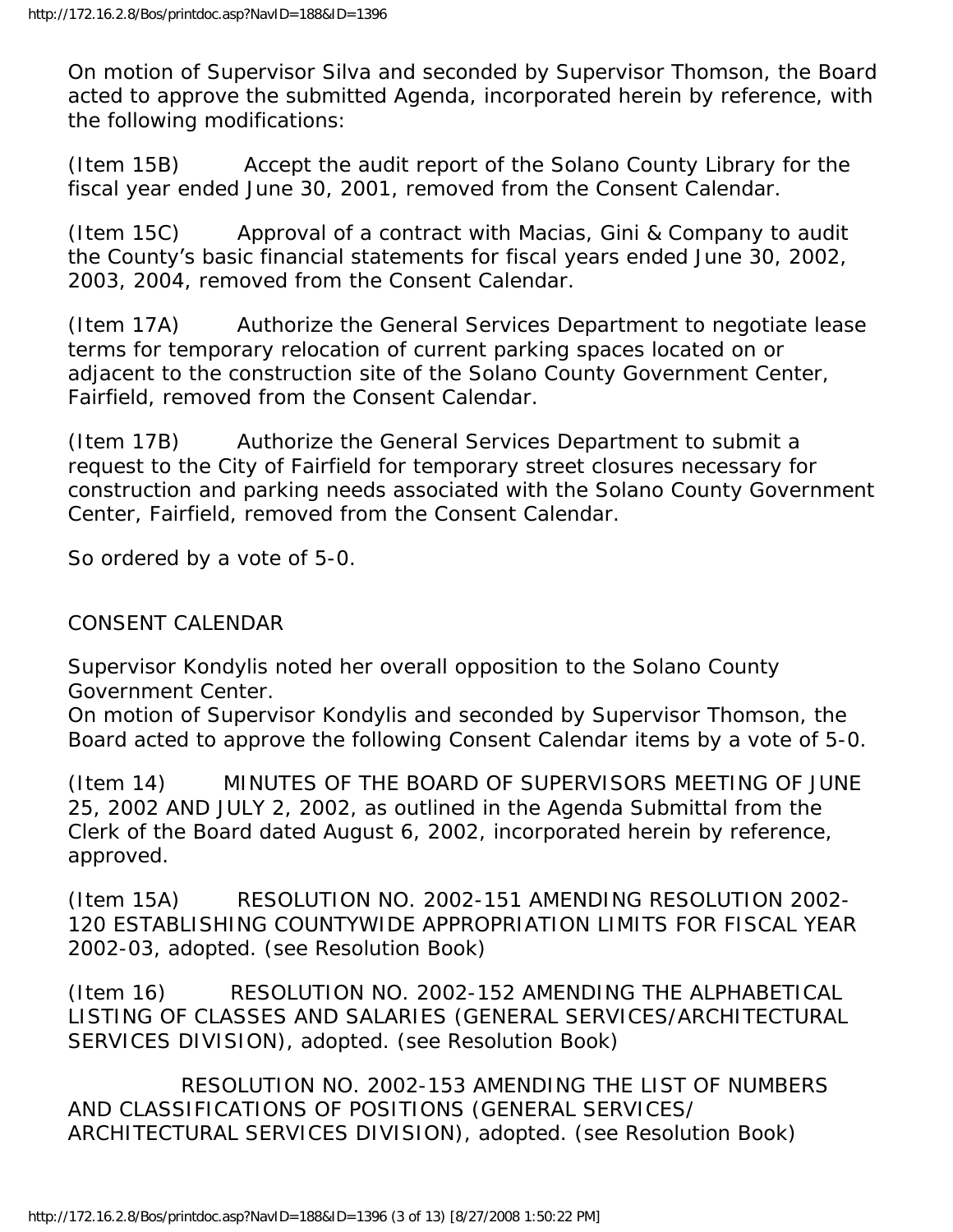(Item 18) CONSOLIDATION OF CITY OF DIXON, CITY OF RIO VISTA, CITY OF SUISUN, CITY OF VACAVILLE, SOLANO COMMUNITY COLLEGE DISTRICT, RIVER DELTA UNIFIED SCHOOL DISTRICT, SAN JOAQUIN COLLEGE DISTRICT AND BALLOT MEASURES FOR THE DIXON UNIFIED SCHOOL DISTRICT, SOLANO COMMUNITY COLLEGE, CITY OF FAIRFIELD, AND CORDELIA FIRE PROTECTION DISTRICT WITH THE NOVEMBER 5, 2002 ELECTION, as outlined in the Agenda Submittal from the Registrar of Voters dated August 6, 2002, incorporated herein by reference, approved.

(Item 19) TREASURER'S QUARTERLY REPORT FOR THE PERIOD OF APRIL 1, 2002 – JUNE 30, 2002, as outlined in the Agenda Submittal from the Treasurer/Tax Collector/County Clerk dated August 6, 2002, incorporated herein by reference, approved.

(Item 20) DIRECT SERVICE GRANT AGREEMENT WITH SOLANO COUNTY CHILDREN AND FAMILIES COMMISSION RE HOSPITAL SERVICES PROGRAM, as outlined in the Agenda Submittal from Health and Social Services dated August 6, 2002, incorporated herein by reference, approved and Chairman authorized to sign said contract on behalf of Solano County.

RESOLUTION NO. 2002-154 AMENDING THE LIST OF NUMBERS AND CLASSIFICATIONS OF POSITIONS (LIMITED TERM HEALTH AND SOCIAL SERVICES), adopted. (see Resolution Book)

(Item 21A) AGREEMENT WITH MEDIA CONSULTANTS: SYSTEM INTEGRATORS (MCSI) RE AUDIOVISUAL PRESENTATION SYSTEM, as outlined in the Agenda Submittal from Sheriff's Department dated August 6, 2002, incorporated herein by reference, approved and Chairman authorized to sign said contract on behalf of Solano County.

(Item 21B) PLAQUE HONORING CYNTHIA E. ANTONE, NURSING MANAGER, FOR OVER EIGHTEEN YEARS OF SERVICE TO SOLANO COUNTY, as outlined in the Agenda Submittal from Sheriff's Department dated August 6, 2002, incorporated herein by reference, approved.

(Item 21C) PLAQUE HONORING VERNON L. PETTENGILL, CORONER INVESTIGATOR, FOR OVER ELEVEN YEARS OF SERVICE TO SOLANO COUNTY, as outlined in the Agenda Submittal from Sheriff's Department dated August 6, 2002, incorporated herein by reference, approved.

(Item 22) FEDERAL EQUITABLE SHARING AGREEMENT FOR 2002-2005 RE RECEIVING ASSET FORFEITURE MONIES, as outlined in the Agenda Submittal from the District Attorney dated August 6, 2002, incorporated herein by reference, approved and Chairman authorized to sign said contract on behalf of Solano County.

 FEDERAL ANNUAL CERTIFICATION REPORT AUTHORIZING THE DISTRICT ATTORNEY'S OFFICE TO RECEIVE UNITED STATES GOVERNMENT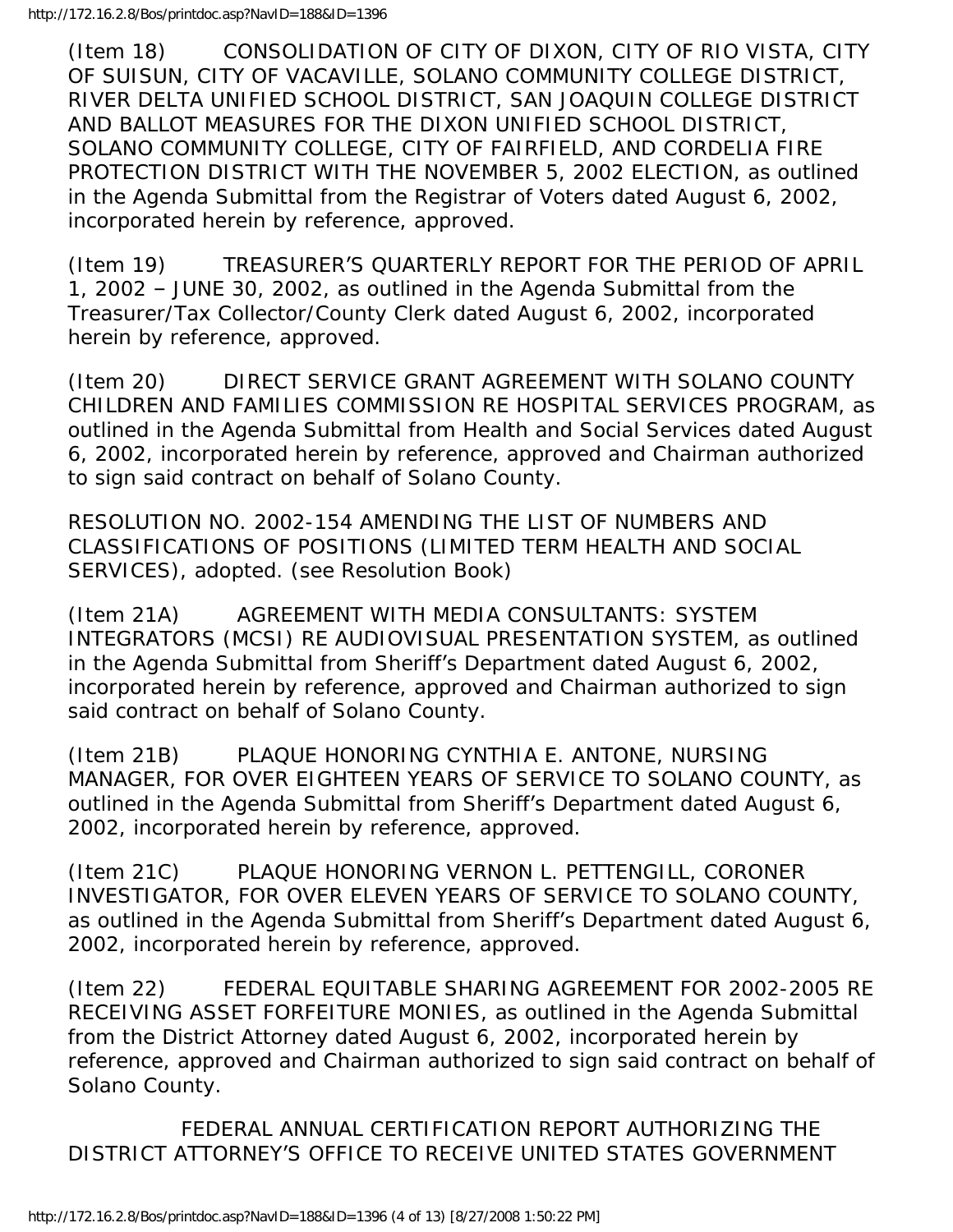ASSET FORFEITURE MONIES, as outlined in the Agenda Submittal from the District Attorney dated August 6, 2002, incorporated herein by reference, approved and Chairman authorized to sign said contract on behalf of Solano County.

(Item 23A) 2-YEAR AGREEMENT WITH LIGOURI ASSOCIATES RE SECURITY SERVICES AT FAIRFIELD-SUISUN COMMUNITY LIBRARY AND THE JOHN F. KENNEDY LIBRARY, VALLEJO, as outlined in the Agenda Submittal from the Library dated August 6, 2002, incorporated herein by reference, approved.

(Item 23B) APPLICATION FOR PUBLIC LIBRARY STATE EDUCATION PROGRAM GRANT FROM CALIFORNIA STATE LIBRARY, VALLEJO, as outlined in the Agenda Submittal from the Library dated August 6, 2002, incorporated herein by reference, approved.

# **ORDERS**

(Item 17A) NEGOTIATION OF LEASE TERMS FOR TEMPORARY RELOCATION OF PARKING SPACES RE SOLANO COUNTY GOVERNMENT CENTER, APPROVED

(Item 17B) REQUEST FOR TEMPORARY STREET CLOSURES TO CITY OF FAIRFIELD RE SOLANO COUNTY GOVERNMENT CENTER CONSTRUCTION, APPROVED

The Board was provided with Agenda Submittals from General Services dated August 6, 2002, incorporated herein by reference, long-term parking needs and temporary street closures during the construction of the Downtown Government Center.

Assistant County Administrator Darby Hayes discussed the number of spaces that will be needed during construction, and the reconfirmation of authority for the County Administrator to sign the long-term parking agreements on behalf of Solano County.

Responding to questions posed by Supervisor Kromm regarding why the "Prune Yard" (area adjacent to the City of Fairfield employees parking lot) would be closed, Mr. Hayes noted the request for partial closure and the use of the rest for parking by the County.

Responding to a question posed by Supervisor Kondylis regarding preferential parking for jurors, Mr. Hayes noted that Union Street may be limited to oneway traffic thus creating additional diagonal parking, and that most alternate parking areas are within two blocks of the court house.

 On motion of Supervisor Kromm and seconded by Supervisor Silva, the Board acted to approve negotiation of lease terms with approval for the County Administrator to sign the leases for the temporary relocation of parking spaces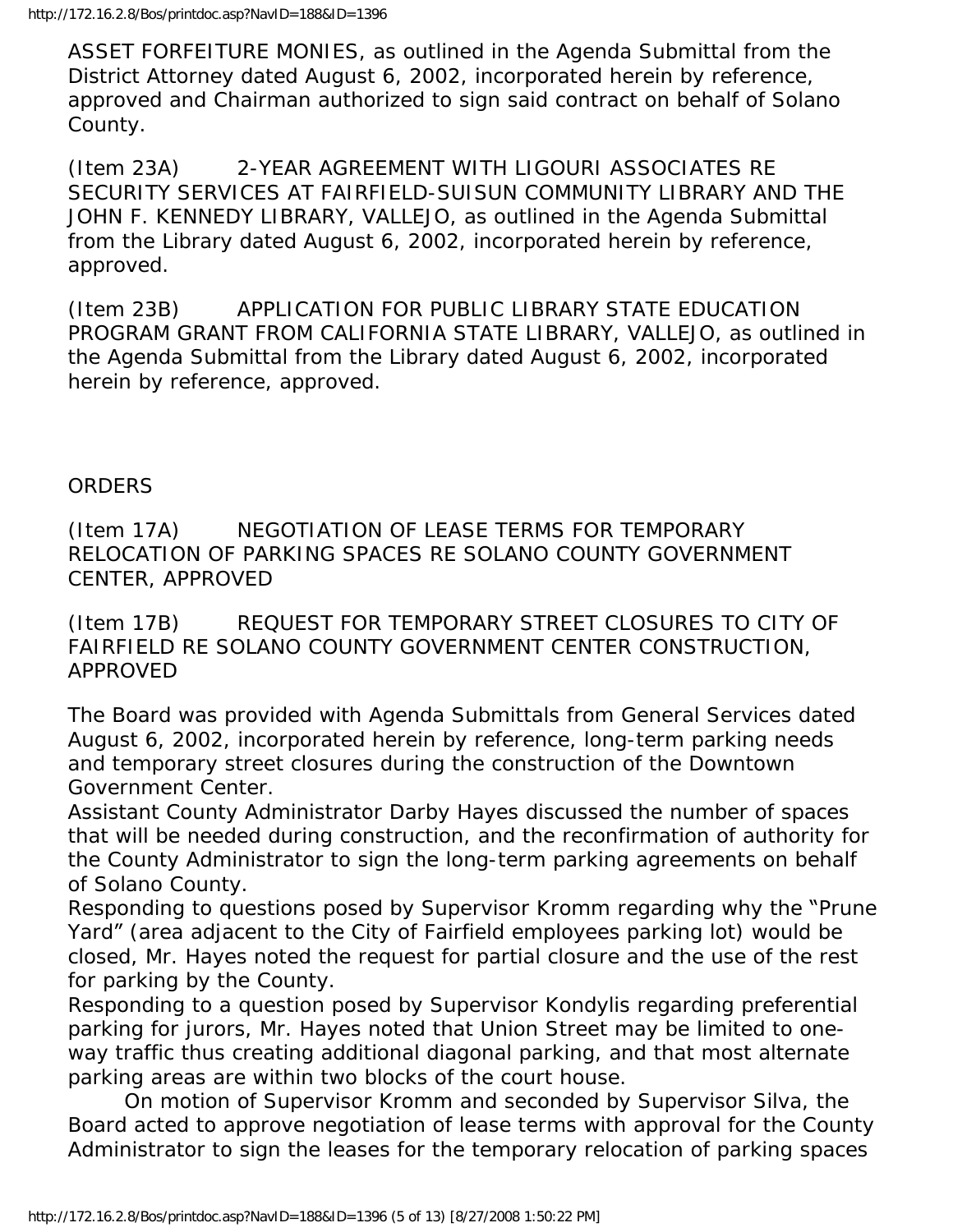and the request for temporary street closures regarding the construction of the Downtown Government Center. So ordered by a vote of 5-0.

(Item 15B) AUDIT REPORT OF THE SOLANO COUNTY LIBRARY FOR FY ENDED JUNE 30, 2001, APPROVED

The Board was provided with an Agenda Submittal from the Auditor-Controller dated August 6, 2002, incorporated herein by reference, regarding the internal audit of the Library.

Responding to questions posed by Supervisor Kromm regarding why the Library audit was separate, Assistant Auditor-Controller Simona Padilla-Scholtens discussed the County Audit Plan that schedules audits for County departments. The last audit for the Library was done in 1990 and that it was time for the internal audit to ensure that processes were being followed properly.

Supervisor Silva requested a copy of the Management Letter, a copy of the letter with the original signature of the partner supervising the audit, and an appendix to the audit containing the names and credentials of each person conducting the audit.

 On motion of Supervisor Kromm and seconded by Supervisor Silva, the Board acted to accept the audit of the Solano County Library for fiscal year ended June 30, 2001. So ordered by a vote of 5-0.

(Item 15C) AGREEMENT WITH MACIAS, GINI & COMPANY TO AUDIT THE COUNTY'S BASIC FINANCIAL STATEMENTS, APPROVED

The Board was provided with an Agenda Submittal from the Agenda Submittal from the Auditor-Controller dated August 6, 2002, incorporated herein by reference, regarding contracting for audit services for fiscal years ended June 30, 2002, 2003, and 2004.

Responding to questions posed by Supervisor Kromm regarding the Request for Proposals (RFP) process, Assistant Auditor-Controller Simona Padilla-Scholtens noted these agreements are usually for a five year contract period, the Auditor-Controller feels due to many internal changes that Macias, Gini & Company should do the audits for the next three years, and at the end of the three years a full RFP process would be done.

 On motion of Supervisor Kromm and seconded by Supervisor Silva, the Board acted to approve the agreement with Macias, Gini and Company for audit services. So ordered by a vote of 5-0.

(Item 25A) RESOLUTION NO. 2002-155 APPROVING THE ISSUANCE OF MULTI-FAMILY HOUSING REVENUE BONDS BY THE CALIFORNIA STATEWIDE COMMUNITIES DEVELOPMENT AUTHORITY FOR THE VICTORIA WOODS SENIOR APARTMENTS, ADOPTED

 The Board was provided with an Agenda Submittal from County Administrative Office dated August 6, 2002, incorporated herein by reference, regarding the issuance of tax-exempt revenue bonds by the California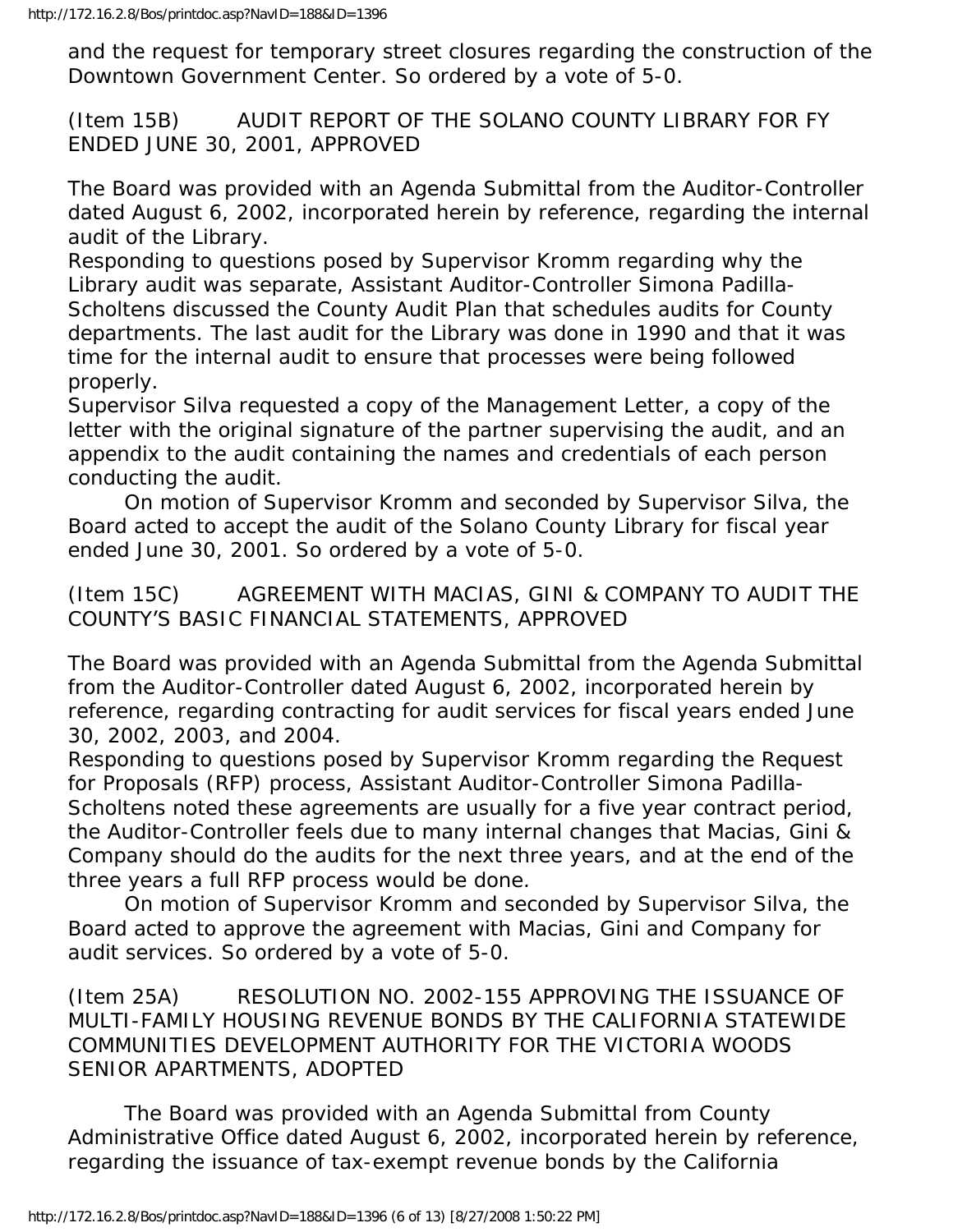Statewide Communities Development Authority to provide financing for a multifamily senior housing project in northern Fairfield.

Chairman Carroll opened the public hearing. As there was no one who wished to speak on this matter, the public hearing was closed.

 On motion of Supervisor Kromm and seconded by Supervisor Thomson, the Board acted to adopt Resolution No. 2002-155 Approving the Issuance of Multi-Family Housing Revenue Bonds by the California Statewide Communities Development Authority for the Victoria Woods Senior Apartments. So ordered by a vote of 5-0.

(Item 25B) AB 776 (THOMSON AND WIGGINS) AMENDING THE FAIRFIELD-SUISUN SEWER DISTRICT ACT RELATING TO THE FAIRFIELD-SUISUN SEWER DISTRICT ORIGINAL LANGUAGE TO BE RESTORED

 Director of Environmental Management Birgitta Corsello reviewed the information contained in the Agenda Submittal from her department dated August 6, 2002, incorporated herein by reference, regarding legislation to continue to provide sewer services to Old Cordelia and along the Suisun Valley Road sewer line. Ms. Corsello reviewed a brief history, an amendment that has been added and is incorporated herein by reference that will add clarification that, if the legislation is approved. Ms. Corsello noted any contracts would be subject to LAFCO review for the extension of service, reviewed maps of the area, noted previous service in the Cordelia area by the Cordelia Sanitation District, sewer lines and connections on Suisun Valley Road, septic system failures in the Rockville area, allowing for connections from a public health standpoint, land use determinations by the Board, the need for contractual agreements or amendments to the legal authority to allow hookups and service to the sewer service, and the remedies to many of the problems by the originally proposed legislation.

 Responding to questions posed by Supervisor Kromm regarding the general zoning in the Rockville area, Ms. Corsello noted much of the area is zoned Residential one acre, varied lot sizes with the A-1 zoning, and discussed current zoning standards. Some parcels could be subdivided into one-acre parcels if all requirements were met for public water. Supervisor Kromm expressed concern for potential development on the west-side of Suisun Valley Road, Ms. Corsello noted a number of environmental issues that would have to be reviewed for development to occur.

 Responding to questions posed by Supervisor Kondylis regarding the potential for future sewer failures, if there is a guaranteed right to hook up to a sewer system, denial of a connection if the septic system has failed, if there is a right to connect to a sewer system if a property is subdivided, Ms. Corsello noted a number of reasons why a septic system may fail, and the life expectancy of a septic system. The current district policy is no new connections in the unincorporated area, and the decision relative to connections will be up to the Board and the Planning Commission. Ms. Corsello noted that if a septic system has failed the department is working to identify an alternative solution, and further discussed requirements to allow connection if the property is within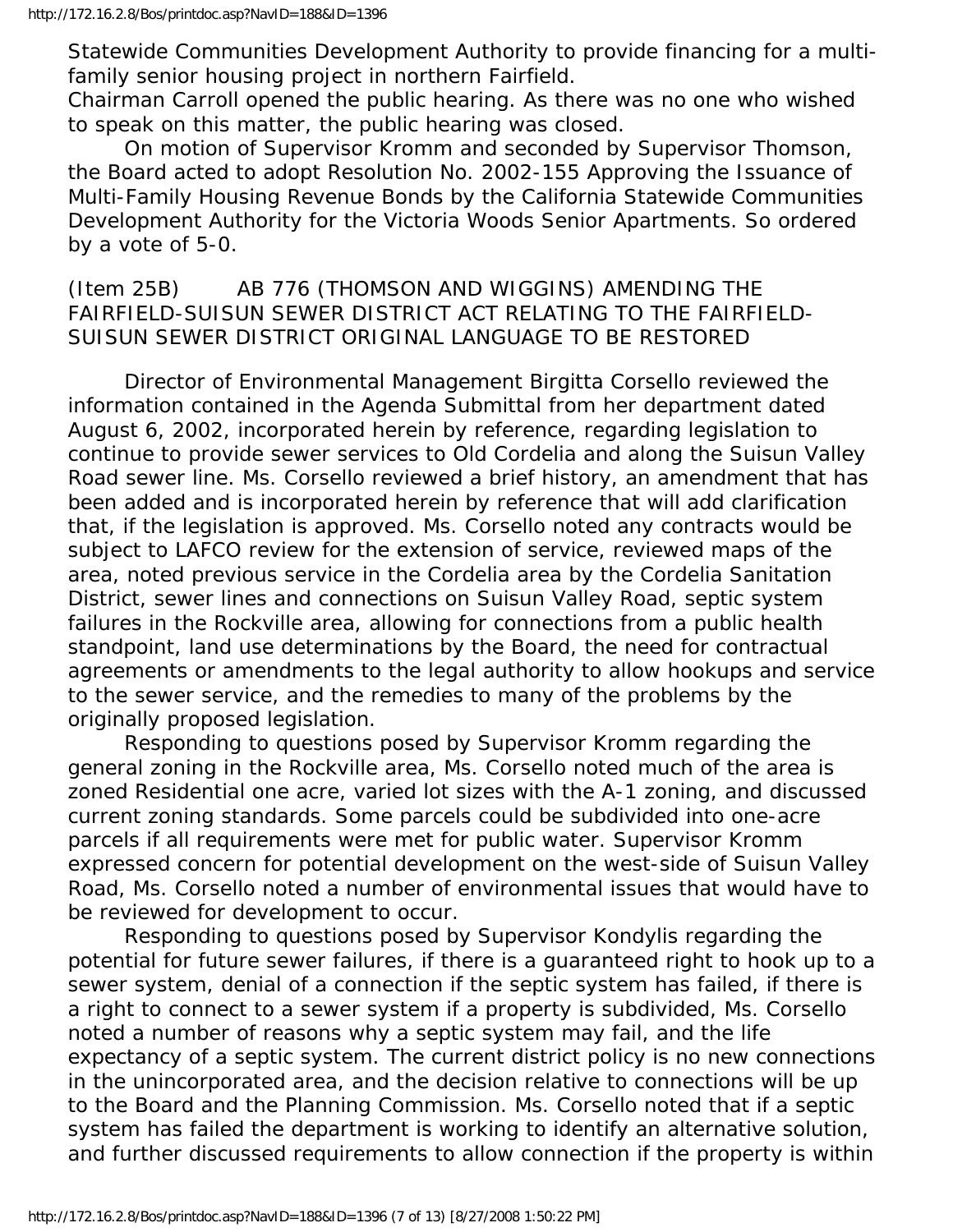200 feet of a sewer system. Under the current policies there is no guarantee that a subdivided parcel would have access to the sewer system.

 Charles Wood, Attorney representing Wood Creek Homes, requested the Board to support the original legislation or to keep the option open to allow for more hookups that would allow for health and safety and environmental water quality issues to be addressed. Mr. Wood believes denial of a hookup in front of a parcel may be in violation of the Regional Water Quality Control Board Basin Plan, and requested the Board address this issue as land use since the area is zoned residential not agriculture.

 Larry Vicaro, Pastor of Rockville Presbyterian Church, noted support for the original legislation, and further noted issues with septic system on the church properties.

 Bob Keck, member Rockville Presbyterian Church, discussed the septic problems, the high water table, and requested the Board allow the favorable legislation.

 Leslie Spitzer Peacock, Fairfield, noted the installation of an alternative septic system on her parcel, the loss of 1/3 of use of her property, the high water table which may be due to the decline in irrigation and the use of wells, septic problems throughout the area, lateral sewer hookups at most properties, and feels the intention was for hookups to the sewer system. These are health and safety issues with the sewage backup, and noted support for the legislation to allow the sewer hookup. Ms. Peacock noted documented flooding on her property, and requested the development issue be handled separately.

 Beth Jenis, Suisun, is an environmental scientist employed by the California Environmental Protection Agency, feels the situation on Suisun Valley Road may be in violation of the San Francisco Bay Regional Water Quality Control Plan, a portion thereof is incorporated herein by reference. Ms. Jenis discussed portions of the plan that pertain to sewage systems and how the situation could be in violation of the plan, reasons for the rising water table, alternative on-site wastewater systems, and urged the Board support AB 776 in the original form to help alleviate the health and safety threats to the homes along Suisun Valley Road.

 Bill Elliott, representing the Catholic Church Dioceses of Sacramento, noted interest by the church to acquire property just off Suisun Valley Road to build a church and maybe a grammar school, and feels the area of the property should be served by sewer lines, and encouraged the Board to support the legislation.

 Norman Smith, Suisun, feels there will be no major development in the Rockville area, noted the LAFCO stance on annexations, that the Rockville area is a community, in-fill development is still available there, and feels the homeowners on Suisun Valley Road should be allowed to hookup to the sewer system.

 Supervisor Silva noted this legislation would correct many problems since health and safety are the main issues here.

Supervisor Kromm feels that there was key language amended to include Government Code § 56133, which deals with LAFCO type language. This area has been contentious and if more pressure is put on Suisun Valley you are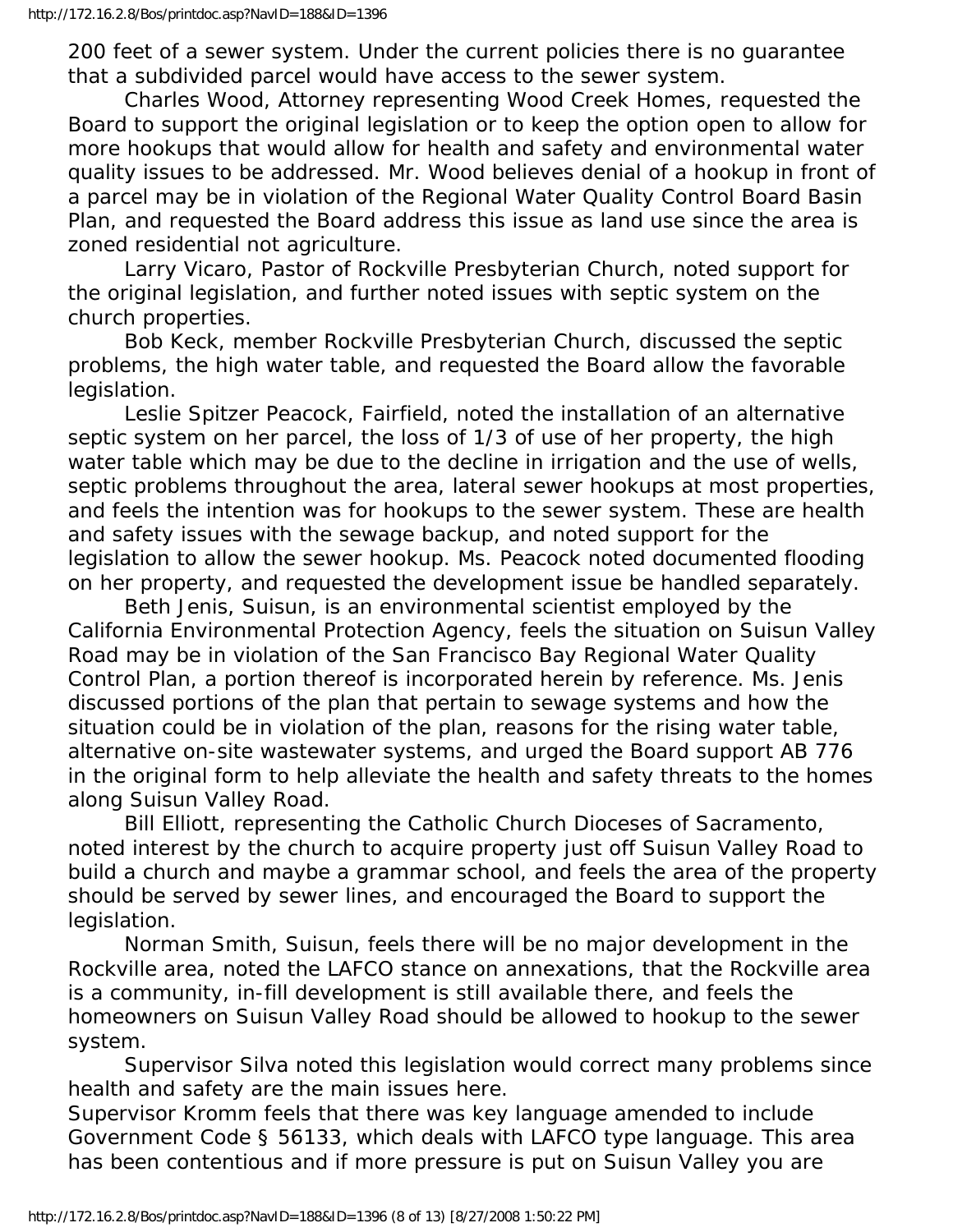setting up for more conversions, and Supervisor Kromm voiced concern relative to development pressures.

Responding to questions posed by Supervisor Kromm regarding GC §56133, with connecting houses with failing septic systems and with the separation of changing the development standards to a greater density, with LAFCO setting standards and setting ag protection policies, Shaun Pritchard, Executive Director of LAFCO, noted the issues can be separated. With any extension of service that comes before LAFCO it would be reviewed as if it were an annexation, and would get full LAFCO review, therefore, Ag land policies would apply. Areas that were served prior to 1994 would be exempt from LAFCO review, and LAFCO will need to address the questions of exemption for the infill parcels if there are laterals already there and the many other questions regarding health and safety issues.

 Responding to questions posed by Supervisor Kondylis relative to health and safety issues being created when parcels are developed triggering a sewer connection, with sewer connections not being available to all owners in the area, Director of Environmental Management Birgitta Corsello noted owners have the right to do things with their parcels based on zoning and the General Plan designation. Ms. Corsello noted health and safety requirements for building permits, and the reason for the legislation.

There was a brief discussion regarding issuance of building permits, and the authorities and jurisdictions of the Board of Supervisors and the Planning Commission.

Supervisor Kondylis expressed concern with the potential for the health and safety clause to allow development to happen.

Supervisor Thomson feels the properties with existing buildings should be allowed to hook up, but the undeveloped parcels must be dealt with through LAFCO.

 On motion of Supervisor Silva and seconded by Chairman Carroll, the Board acted to revise the previous Board action of July 2nd and request to restore the language as proposed in AB 776 as outlined in Alternative number 2. So ordered by a vote of 4-1, Supervisor Kondylis voted no.

(Item 26A) SEALED BID FROM ALEX G. SPANOS RE SURPLUS COUNTY REAL PROPERTY AT 2100 WEST TEXAS STREET, FAIRFIELD (OLD COUNTY HOSPITAL SITE, ASSESSOR PARCEL (028-103- 120), ACCEPTED

RESOLUTION NO. 2002-156 AUTHORIZING THE SALE OF SURPLUS COUNTY REAL PROPERTY LOCATED IN THE CITY OF FAIRFIELD (PORTION OF ASSESSOR PARCEL 028-103-120) TO THE HIGHEST RESPONSIBLE BIDDER, ADOPTED

 The Board was provided with an Agenda Submittal from the Department of General Services dated August 6, 2002, incorporated herein by reference, regarding the opening of bids relating to the sale of surplus property located at 2100 West Texas Street, Fairfield (Old County Hospital Site).

The Deputy Clerk received the sealed bid package submitted by Alex G.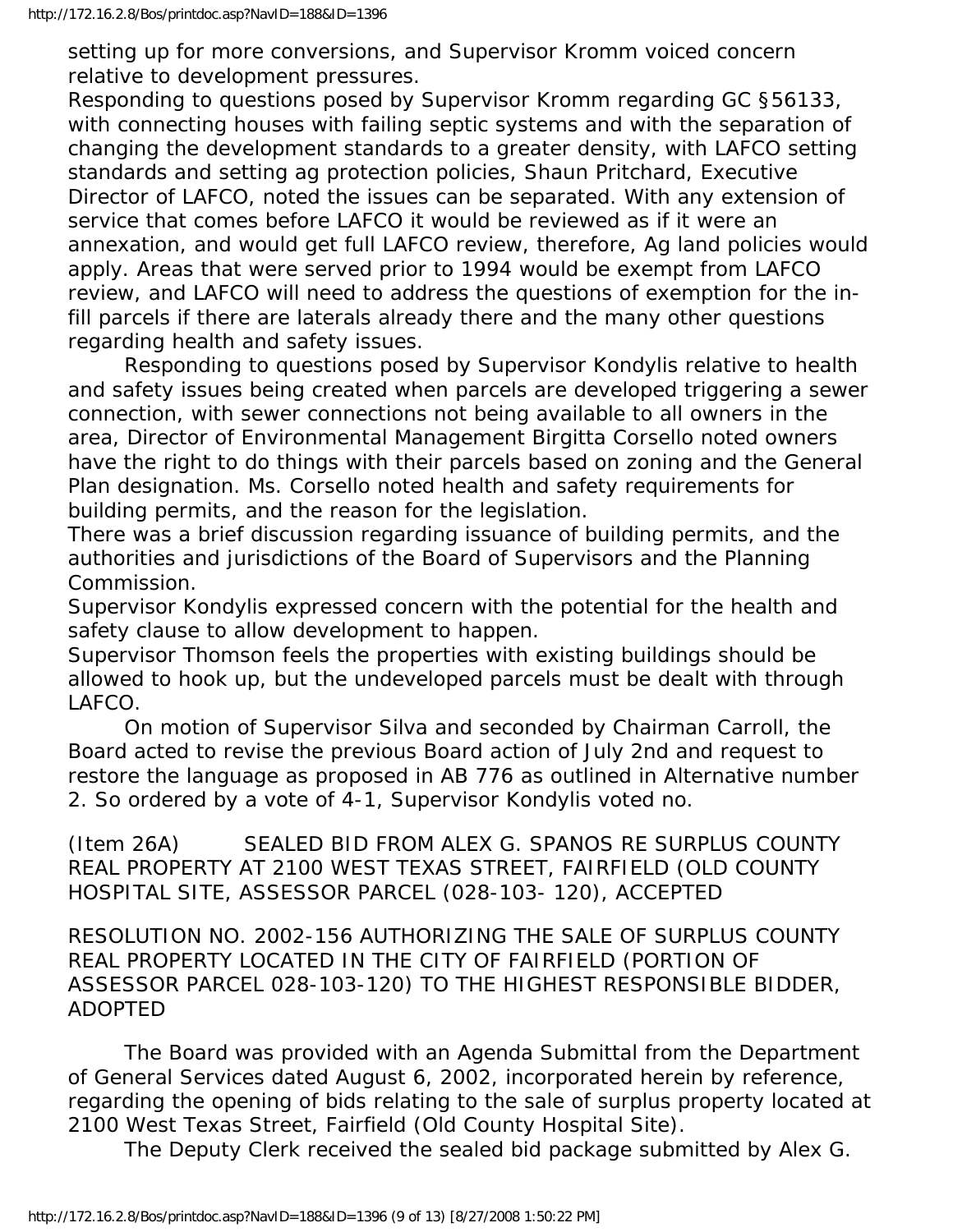Spanos, it was noted all required documents and the bid guarantee were included with the bid of \$3,025,000 for the 9.188 acre site of the former Solano County Hospital Facility. There were no further sealed bids submitted. Chairman Carroll requested for any oral bids, which there were none. Responding to questions posed by Supervisor Thomson if the sale is "as-is", Director of General Services Jim Werdell noted the sale is "as-is", after the remaining work of removing the two remaining buildings which is to be done prior to closing.

 On motion of Supervisor Kromm and seconded by Supervisor Thomson, the Board acted to adopt Resolution No. 2002-156 Authorizing the Sale of Surplus County Real Property Located in the City of Fairfield (Portion of Assessor Parcel 028-103-120) to the Highest Responsible Bidder. So ordered by a vote of 4-1, Supervisor Kondylis voted no.

(Item 30) WITHDRAWAL OF THE WILLIAMSON ACT CANCELLATION PETITION, ACCEPTED

DEPARTMENT OF ENVIRONMENTAL MANAGEMENT TO NEGOTIATE AN AGREEMENT FOR COMPLETION OF SPARLING LANE TRUCKING SITE WITH MIKE LOWRIE TRUCKING

 Mel Pabalinas, Department of Environmental Management reviewed the information contained in the Agenda Submittal from his department dated August 6, 2002, incorporated herein by reference, regarding Lowrie Trucking along with a visual status report, incorporated herein by reference, since May 7, 2002, and provided the Board with an activities and timeline regarding Mike Lowrie Trucking.

Chairman Carroll opened the continued public hearing. As there was no one wishing to speak on this matter, the public hearing was closed.

Director of Environmental Management Birgitta Corsello added that the Planning Commission had expressed a desire to ensure complete compliance on the use permit and for the transfer, and that Mr. Lowrie has signed a compliance agreement that specifies time frames for performances that still need to be done.

Responding to questions posed by Supervisor Kromm regarding how monitoring for compliance will be done, Ms. Corsello noted that actions being taken by Mr. Lowrie to relocated his operations to the Sparling site, and use permit revisions.

 On motion of Supervisor Thomson and seconded by Supervisor Silva, the Board acted to approve the withdrawal of the Williamson Act Cancellation petition, and to authorize the Department of Environmental Management to negotiate a contract agreement for completion of Sparling Lane Trucking site and to authorize the County Administrator to sign the agreement on behalf of the County. So ordered by a vote of 5-0.

(Item 26B) RESOLUTION NO. 2002-157 (ADOPTING NEGATIVE DECLARATION AND MITIGATION MONITORING AND REPORT PLAN RE NEW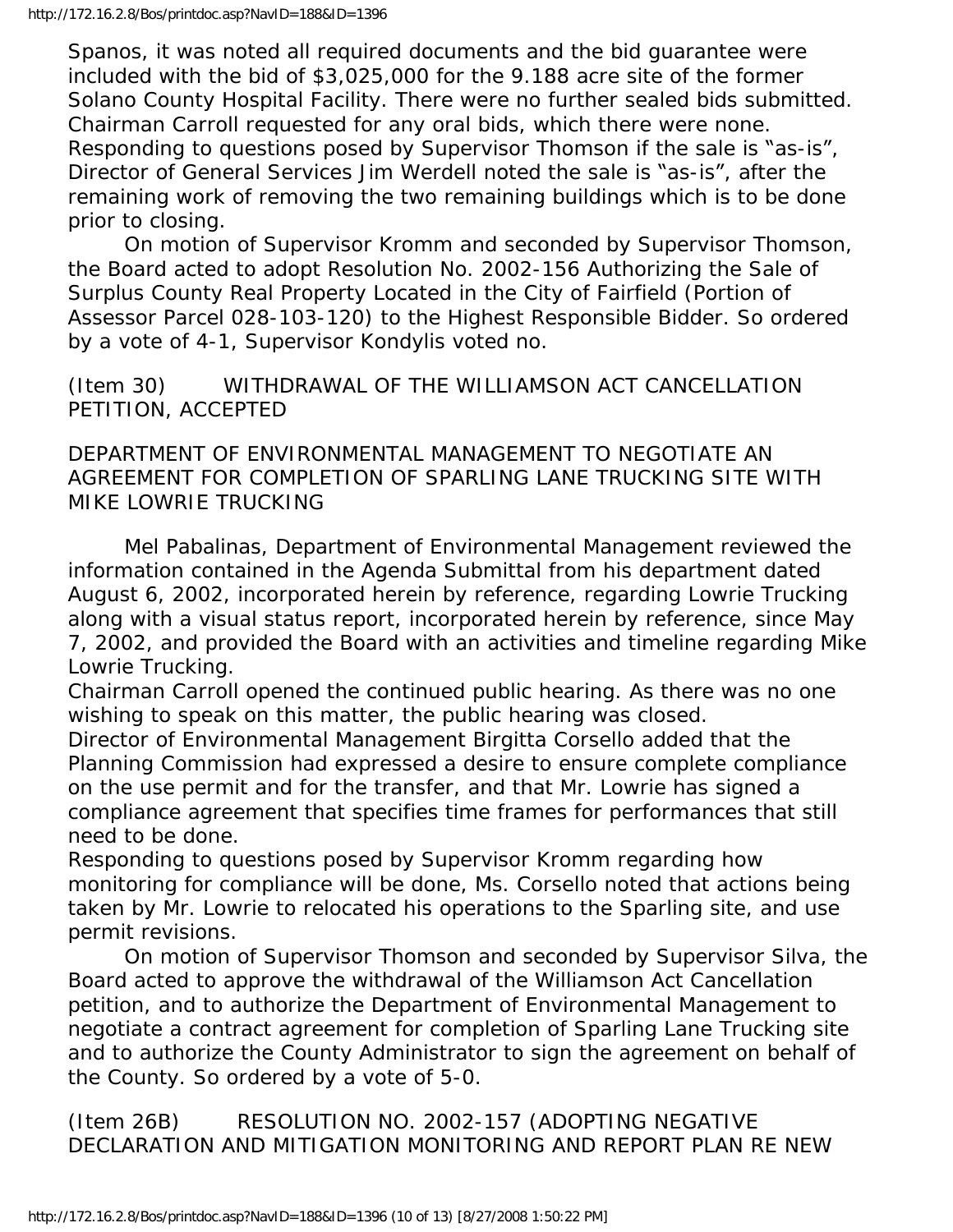#### SOLANO COUNTY JUVENILE DETENTION FACILITY, FAIRFIELD), ADOPTED

# BID SOLICITATION TO BE CONDUCTED FOR THE NEW JUVENILE DETENTION FACILITY

 The Board was provided with an Agenda Submittal from General Services dated August 6, 2002, incorporated herein by reference, regarding the construction of a New Juvenile Detention Facility.

 Director of General Services Jim Werdell noted the project is on schedule and within budget, and this action is the next step in the process.

 Responding to questions posed by Supervisor Kromm regarding issues with the City of Fairfield relative to Linear Park, and the driveway issue, Kanon Artiche, County Architect, noted meetings with the Fairfield Parks Department and the mitigation measures that will be taken.

 Responding to questions posed by Supervisor Kromm regarding the driveway situation, and if a Request for Proposal (RFP) had been done relative to the environmental assessment work, Mr. Werdell discussed the easement from West Texas that will be a multiple use driveway, and that an RFP process was done for general consulting services and two companies were chosen and are used, another RFP process will be done next year.

Chairman Carroll opened the public hearing. As there was no one further who wished to speak on this matter, the public hearing was closed.

 On motion of Supervisor Kromm and seconded by Supervisor Thomson, the Board acted to adopt Resolution No. 2002-157 (Adopting Negative Declaration and Mitigation Monitoring and Report Plan re new Solano County Juvenile Detention Facility, Fairfield), and to authorize staff to conduct the bid solicitation process and to authorize the County Administrator to award and sign the contract for construction of the new Solano County Juvenile Detention Facility. So ordered by a vote of 5-0. (see Resolution Book)

(Item 26C) REPORT OF DELINQUENCY FOR MANDATORY GARBAGE COLLECTION, RECEIVED

 \$50 LIEN PROCESSING FEE FOR THE PROCESSING OF REAL PROPERTY LIENS FOR UNPAID CHARGES, APPROVED

 RESOLUTION NO. 2002-158 CONFIRMING DELINQUENT ACCOUNTS FOR GARBAGE COLLECTION, DISPOSAL AND RECYCLING SERVICES IN THE UNINCORPORATED AREA OF VALLEJO AND AUTHORIZATION TO PERFECT REAL PROPERTY LIENS, ADOPTED

 Director of General Services Jim Werdell reviewed the information contained in the Agenda Submittal from his department dated August 6, 2002, incorporated herein by reference, regarding delinquent garbage accounts, and Mr. Werdell submitted an updated list of delinquent accounts, incorporated herein by reference.

Chairman Carroll opened the public hearing. As there was no one who wished to speak on this matter, the public hearing was closed.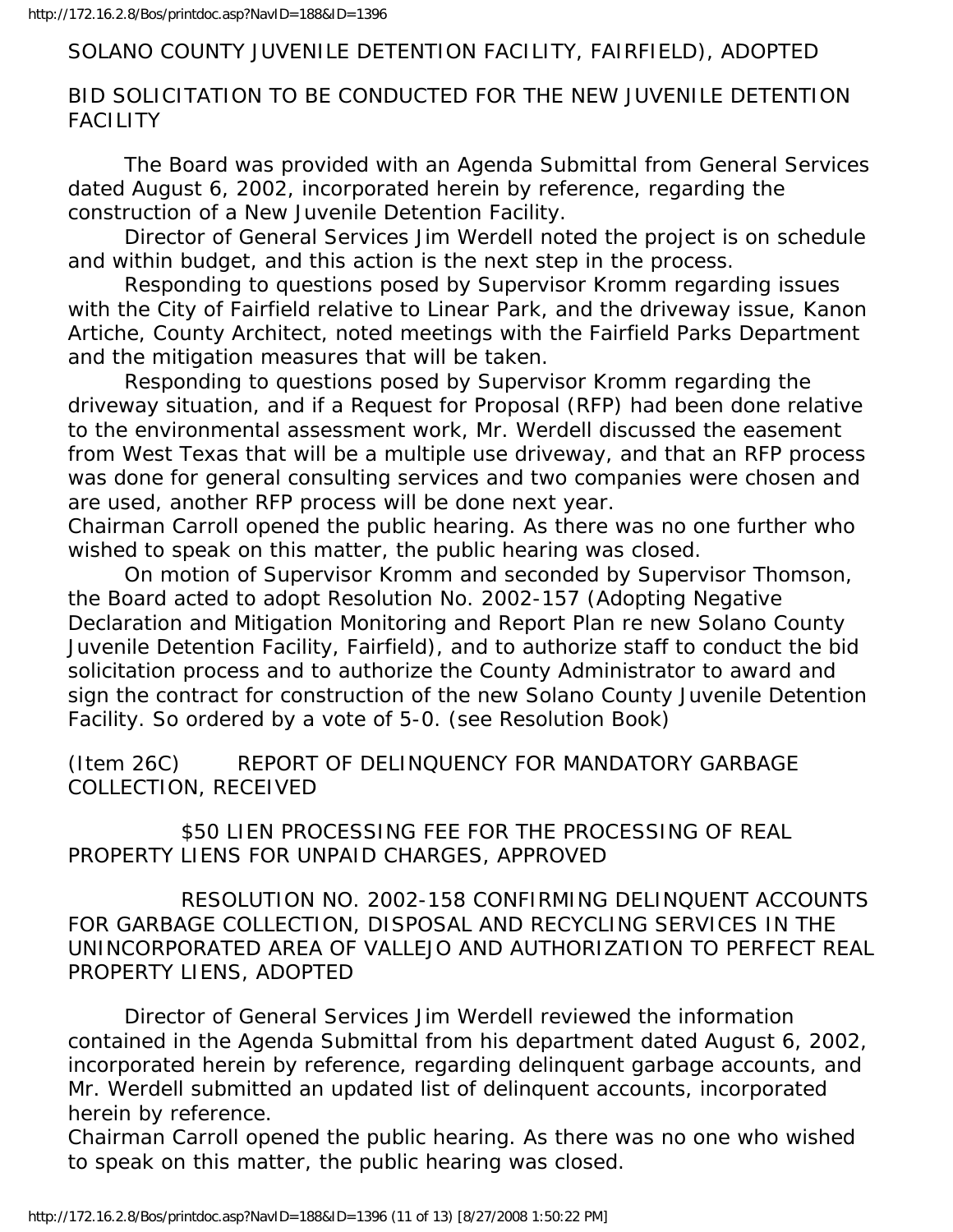On motion of Supervisor Thomson and seconded by Supervisor Kromm, the Board acted to adopt Resolution No. 2002-158 Confirming Delinquent Accounts for Garbage Collection, Disposal and Recycling Services in the Unincorporated Area of Vallejo and Authorization to Perfect Real Property Liens. So ordered by a vote of 5-0.

(Item 27) RESOLUTION NO. 2002-159 APPROVING ENGINEER'S REPORT, CONFIRMING THE DIAGRAM AND ASSESSMENT AND ORDERING A LEVY OF ASSESSMENT FOR THE LANDSCAPE AND LIGHTING MAINTENANCE ASSESSMENT DISTRICT (GREEN VALLEY OPEN SPACE MAINTENANCE DISTRICT), ADOPTED

Harry Englebright, Department of Environmental Management, reviewed the information contained in the Agenda Submittal from his department dated August 6, 2002, incorporated herein by reference, regarding the annual levying of assessments for the Green Valley Landscape and Lighting Maintenance Assessment District.

Chairman Carroll opened the public hearing. As there was no one who wished to speak on this matter, the public hearing was closed.

On motion of Supervisor Kromm and seconded by Supervisor Kondylis, the Board acted to adopt Resolution No. 2002-159 Approving Engineer's Report, Confirming the Diagram and Assessment and Ordering a Levy of Assessment for the Landscape and Lighting Maintenance Assessment District (Green Valley Open Space Maintenance District). So ordered by a vote of 5-0.

SPECIAL DISTRICTS GOVERNED BY THE BOARD OF SUPERVISORS:

(Item 28) Solano County Building Corporation:

 Minutes regarding this matter are contained in the Solano Building Corporation Meeting Minutes Book.

(Item 29) Solano County Facilities Corporation Meeting:

Minutes regarding this matter are contained in the Solano County Facilities Corporation Meeting Minutes Book.

(Item 31A) BILLIE L. TALBERT APPOINTED TO THE SOLANO COUNTY ANIMAL CARE ADVISORY COMMISSION

On motion of Supervisor Thomson and seconded by Supervisor Silva, the Board acted to appoint Mr. Billie L. Talbert to the Solano County Animal Care Advisory Commission for a term to expire February 5, 2006. So ordered by a vote of 5-0.

(Item 31B) REAPPOINT MIKE SHUBIN AND LARRY WALTERS TO THE VACAVILLE FIRE PROTECTION DISTRICT

 On motion of Supervisor Thomson and seconded by Supervisor Silva, the Board acted to reappoint Mike Shubin and Larry Walters to the Vacaville Fire